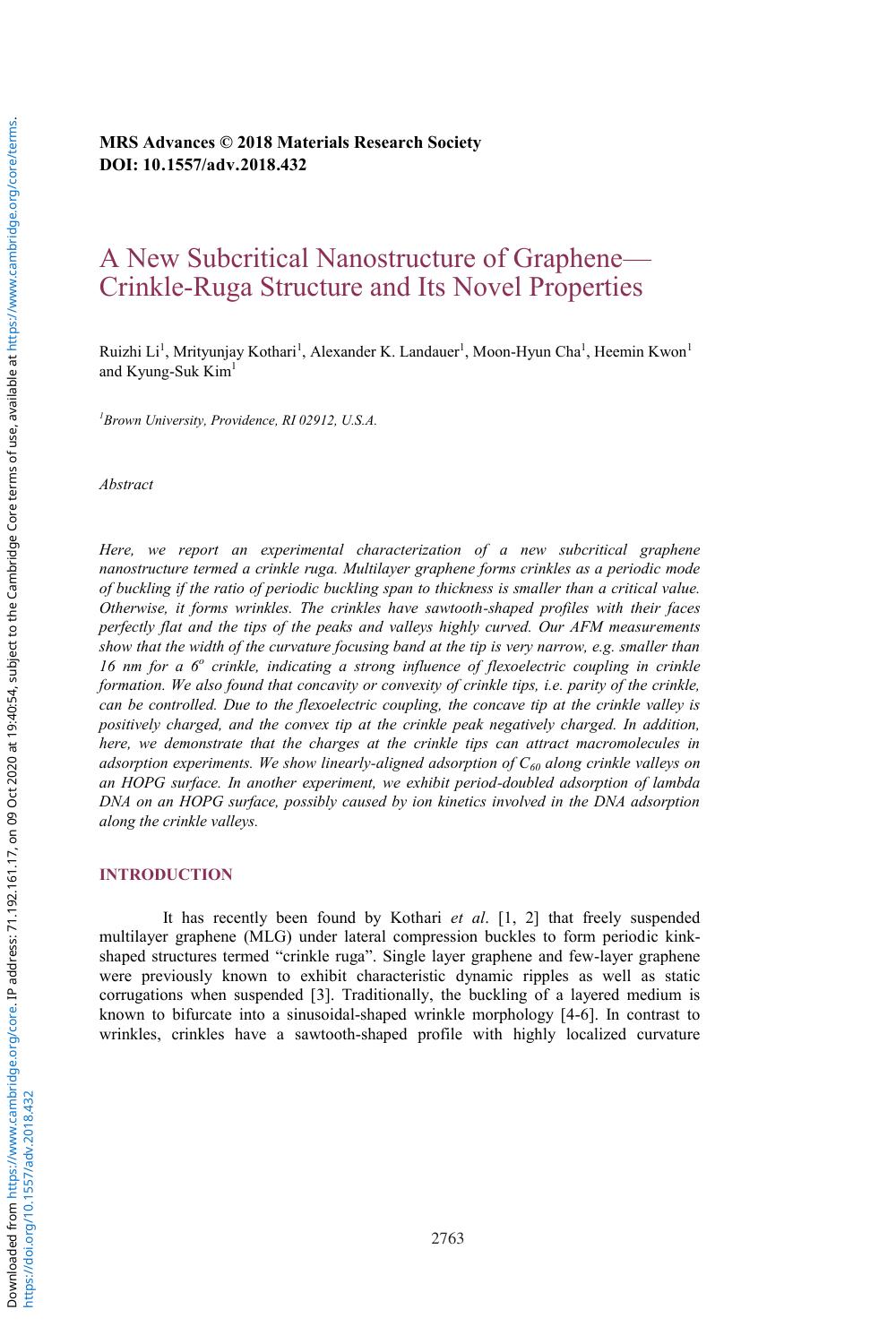distribution at the peaks and the valleys. Figures 1(a) and (b) demonstrate the geometric configurations of the crinkle versus the wrinkle modes of MLG buckling. Our density functional theory (DFT) study found that curvature is focused within boundary layers of width  $\sim$  2 nm and the remaining span is essentially straight. The end angle  $\theta_e$  for an elastic crinkle is very shallow  $( $6^{\circ}$ ). A critical number of atomic layers, *N*, is required to$ transition from the wrinkle-mode to the crinkle-mode for a given suspension length, *2L*. The *2L-N* phase diagram reproduced from [2] (see Figure 1(c) below) elucidates the theoretical requirements to construct an MLG crinkle. For MLG with tens to hundreds or more layers the criticality occurs when  $2L \sim 13.9Na$  where *a* is the interlayer spacing, meaning that the crinkle configuration becomes energetically favorable at longer suspension lengths for thicker MLG.



Figure 1. Schematics of (a) wrinkle-mode buckling of a slender MLG and (b) crinkle-mode buckling of low aspect ratio MLG hanging across a groove on an elastic substrate under compression; (c) Buckling phase map to show the domains of wrinkle and crinkle modes as governed by number of MLG layers (*N*) and MLG length (2*L*).

The criticality of MLG crinkling arises due to an electromechanical coupling of polarization and strain gradient, i.e. quantum flexoelectricity [7-9]. Kothari *et al.* [1] proposed an electromechanical model capturing the effects of flexoelectricity that predicts the formation of crinkles through a subcritical elastic bifurcation event. The combination of mechanical strain localization and flexoelectric amplification of curvature leads to the segregation of flexoelectric charges at crinkle peaks and valleys within a  $\sim$  2 nm width. Both the flexoelectric line-type charges and crinkle angle depend directly on the end strain imposed on the suspended MLG.

 In this paper, we develop an experimental program to generate peak-curvaturecontrollable (PCC) crinkles on the surface of a grooved substrate. The experiments demonstrate control of the crinkle parity, i.e. positive or negative curvature, and control of the magnitude of the peak curvature. The crinkle parity is controlled via details of groove geometries and substrate physical properties. The magnitude of the peak curvature is varied by both groove geometry and substrate strain. We also utilize natural crinkles on the surface of highly oriented pyrolytic graphite (HOPG) to demonstrate line charge concentration along the crinkle peaks and valleys by aligning Buckyballs ( $C_{60}$ ) or DNA molecules on HOPG surfaces. Taken together, this suite of baseline experiments establishes PCC crinkles as a promising tool to manipulate a variety of charged and polarizable molecules at the nanoscale.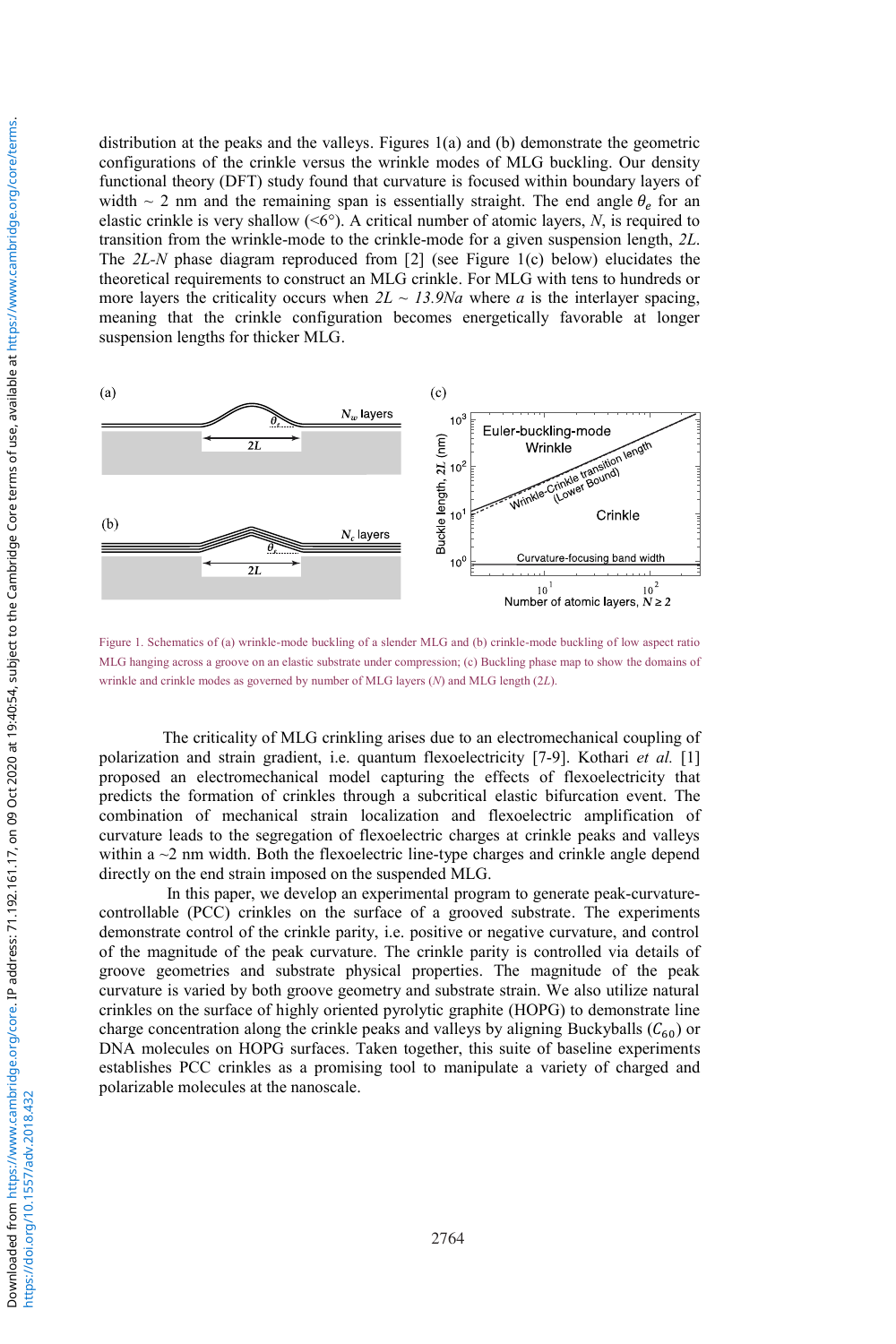# **EXPERIMENTS**

### **Peak Curvature Controllable Crinkles**

To investigate quantum-flexoelectric crinkle formation, we laterally compress suspended MLG on two different grooved substrates: silicon (Figure  $2(a-1)$ ) and poly(methyl methacrylate) (PMMA) (Figure 2(b-1)). The MLG is prepared by mechanical exfoliation of HOPG (ZYH grade; Materials Quartz Inc., Strongville, OH) using the Scotch Tape technique [10]. With the mechanical exfoliation process we obtain MLG with thickness ranging between 40 nm and 70 nm, as confirmed by atomic force microscopy (AFM) height difference imaging in a later step. Freshly cleaved MLG is affixed onto the top surfaces of a pre-tensioned grooved substrate, such that the MLG is suspended over the grooves as in Figure 1(b). The pre-tension, applied by bending of the substrate to a controlled radius of curvature, was then released to compress the MLG layer. By accounting for the bending radius and crack-opening-type amplification behaviour the local, lateral end-point strain of the MLG is reliably controlled. To ensure a purely elastic crinkle, the maximum local compressive strain is designed to be 0.1% and 0.2% for the PMMA-MLG and the silicon-MLG assemblies respectively. We expect boundary layer slip mechanisms between the MLG and substrate surface to amplify the applied strain.

Substrate fabrication was conducted via two distinct processes. The grooved silicon was milled with a focused ion beam (FIB) using high-energy gallium ions (FEI-Helios). The final width (w) of grooves is  $\sim$  500 nm, and the depth (h) is approximately 100 nm. A naturally occurring oxidation layer on the silicon surface promotes MLG adhesion. The PMMA grating patterns were prepared by reverse-molding a quartz diffraction grating with a rectangular groove pattern, and  $O<sub>2</sub>$  plasma surface treatment. The resulting geometry of grooves on the PMMA has width  $w = 1000$  nm and height  $h =$ 500 nm and 50% groove fill-factor.

The final post-buckling configurations of MLG are imaged by AFM in either tapping (Asylum MFP-3D Origin) or non-contact mode (Park XE-Bio). The inset of Figure 2(a-2) shows an AFM image of the post-buckling configuration for the silicon-MLG specimen. The MLG buckles downward into the groove. As indicated by the theoretical predictions, the suspended MLG forms a shallow symmetrical kink with a kink angle  $\theta_e \approx 6^{\circ}$ , i.e. a crinkle, for the given applied strain. Figure 2(a-2) shows two  $\sim$ 100 nm AFM line scans from separate places along the axis of the crinkle (marked in the inset) around the crinkle valley. The profiles demonstrate that the crinkle has vanishingly little curvature on both sides, while the curved boundary layer is highly localized within the central ~16 nm span of the valley. The purely mechanical interlayer shear crinkling model of [2] for this configuration (500 nm free standing MLG with thickness ~ 60 nm and  $\theta_e = 6^{\circ}$ ) predicts the curvature boundary layer to be more than 25 nm. Given the presence of the AFM tip radius effect (AC160 probe, Asylum Research;  $R~10$  nm), the localization region has reached the minimum detectable scale of AFM tip. which suggests that the real curvature boundary layer could be even smaller than 16 nm. The observed post-buckling configuration of suspended MLG indicates that the pronounced curvature localization of crinkles is beyond the level attributable to purely mechanical effects. Similarly, Figure 2(b-1) and (b-2) show the a schematic and a postbuckling AFM image of the PMMA-MLG specimen, respectively. The AFM image again shows the crinkle configuration. In this case, the crinkle buckles outward with a symmetrical kink angle of  $\theta_e = 6^\circ$ .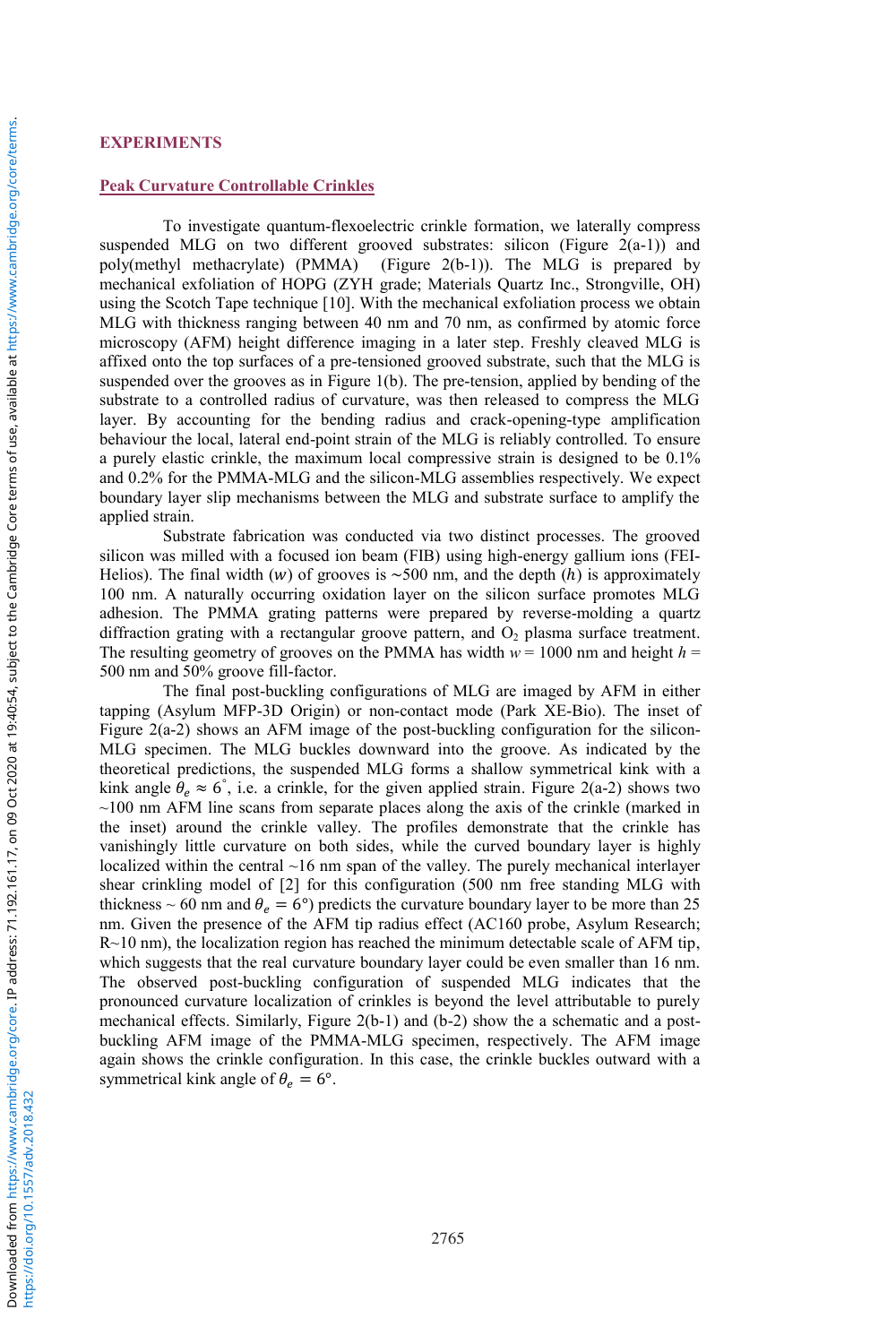

Figure 2. (a-1) A schematic of a P-type MLG crinkle on a silicon groove; (a-2) AFM image of the P-type MLG crinkle and two height profiles of the scans indicated on the AFM image. (b-1) A schematic of a N-type MLG crinkle on a PMMA groove; (a-2) AFM image of the N-type MLG crinkle: The height and the width of of the groove are depicted by h and w respectively.

Based on thorough AFM profilometry of our groove geometries and mechanical considerations we believe that the crinkle parity of suspended MLG depends on the substrate material and local contact geometry. Our analysis predicts that perfectly flat thin films suspended on perfectly rectangular grooves buckle outward for grooves under compression, as we observe in the PMMA-MLG specimen. In contrast, the grooves in our silicon substrate always show rounded corners due to the FIB machining process. The larger corner radius at the adhesion site provides an extended zone of van der Walls attraction between the silicon substrate surface and the MLG, which biases the MLG to buckle downward into the grooves. Further development of nanoscale bucklingparity control is required to fully reveal this behavior for a wider class of material pairs and groove geometries.

The highly localized curvature near a crinkle tip is a significant amplification of the peak curvature over a corresponding wrinkle mode:  $\sim 0.15$  nm<sup>-1</sup> with a  $3^\circ$  kink for a 15 nm span or approximately 10-100 times more than the curvature of a wrinkle [2]. Due to the quantum flexoelectricity effect, this large strain gradient leads to high polarization density at crinkle. Consequently, upward versus downward buckling parities give different charge polarity along the crinkle lines. When crinkles buckle inward, as MLG on silicon gratings (Figure 2 (a-1) and (a-2)), positive effective charges accumulate along the crinkle valley, which we call 'P-type' crinkles. When crinkles buckle upward, as MLG on PMMA gratings (Figure 2 (b-1) and (b-2)), the negative charges concentration forms at crinkle ridge, which are 'N-type' crinkles.

# **Macromolecular Adsorption along HOPG Crinkles**

The interaction potential depth between the crinkle line charges and charged or polarizable molecules is much deeper than the Boltzmann activation energy at room temperature [2], which implies that crinkles are preferred adsorption sites for polarized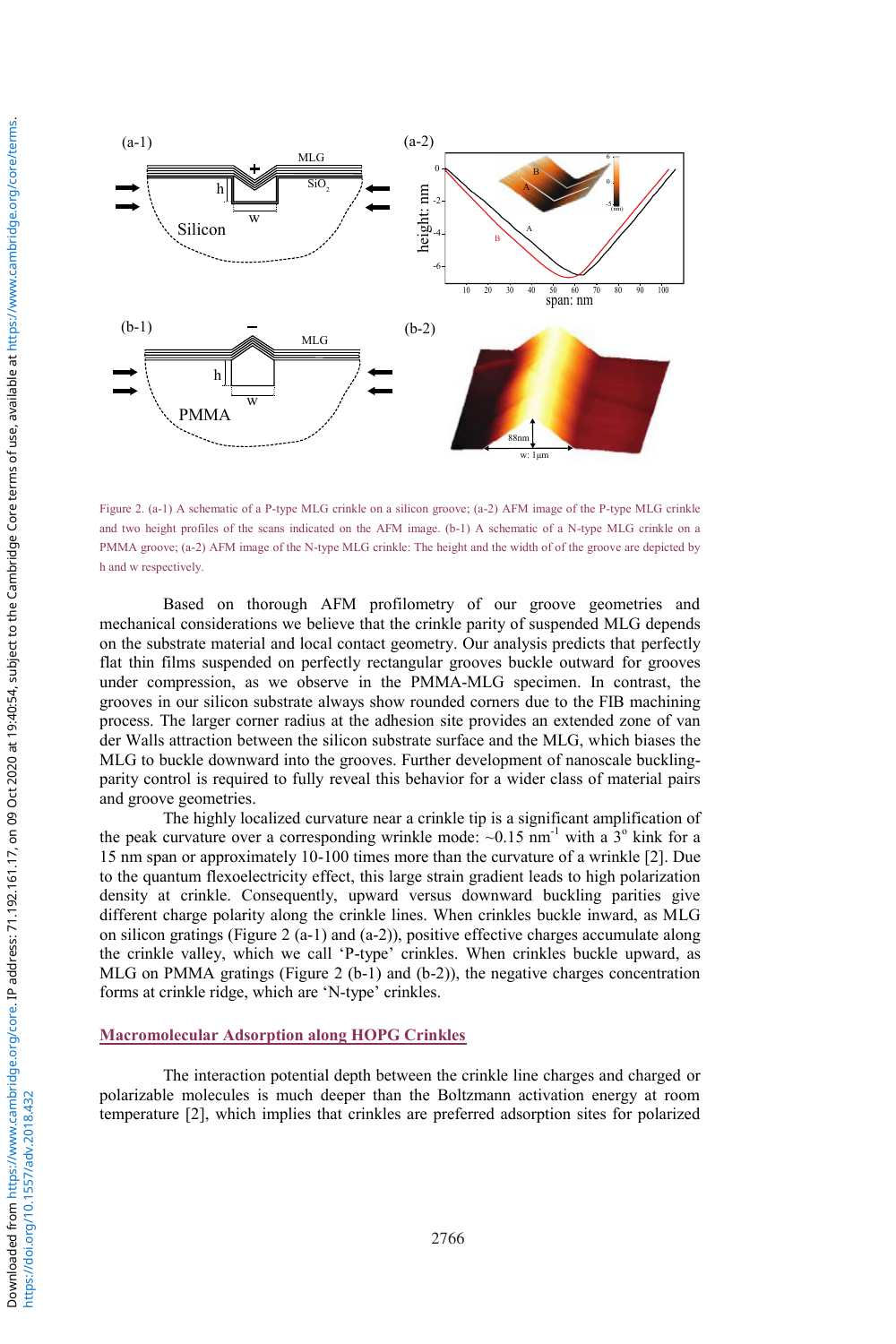molecules in solutions. We utilize this charge control effect of crinkles to adsorb Buckyballs  $(C_{60})$  in linear arrays and lambda DNA on a freshly-cleaved HOPG surface to expose natural crinkles.

In the  $C_{60}$  adsorption experiment, 2 mg of  $C_{60}$  molecules (98%; Sigma-Aldrich) were suspended in 1 mL toluene (99.8%; Sigma-Aldrich). The solution was then sonicated for 30 minutes to accelerate  $C_{60}$  dissolution and achieve full saturation [11]. In the DNA experiment, refrigerated DNA-saline solution (500μg/mL; New England Biolab) was diluted with deionized water to the desired concentration (5µg/mL) [12]. Both solutions were kept at room temperature for 30 minutes and then pipetted onto a newly-cleaved HOPG surface. After molecular adsorption on the HOPG, and any remaining solution was carefully removed.

The HOPG surfaces after each adsorption experiment were then imaged via AFM. Figure 3 (a) is the topography of HOPG surface after  $C_{60}$  adsorption. This result shows the  $C_{60}$  molecules lining up to form one dimensional chains on the HOPG surface. The A-B line section (Figure 3(a) inset) shows that the height of  $C_{60}$  chain is ~ 0.6-0.8 nm, which is comparable to the scale of a single  $C_{60}$  molecule. The observed width of each  $C_{60}$  chain is over 10 nm, likely due to the radius effect of the AFM tip. We posit that the  $C_{60}$  chain-like patterns are due to the existence of HOPG crinkles. The line charges due to HOPG surface crinkles bias the adsorption of  $C_{60}$  molecules, which results in the ordered pattern of  $C_{60}$  chains.

DNA adsorption experiments reveal striking adsorption patterns as shown in Figure 3(b). While the DNA segments line up along straight lines individually, on a larger scale they form hexagonal patterns on the HOPG surface. The DNA molecules are confirmed by their height data in the A'-B' section line (Figure 3(b) inset). The small blobs at the top left of Figure 3(b) indicate salt recrystallization has also occurred. Comparing the A-B and A'-B' lines, the DNA spacing is almost half of that of the  $C_{60}$ . Also, in each hexagonal pattern, we often find more than one DNA molecule. The frequency doubling effect is discussed in the following section.



Figure 3. (a) AFM image of linear arrays of  $C_{60}$  adsorbed in a toluene solution on an HOPG surface. The height profile across the line A-B is displayed in the inset; (b) AFM image of adsorbed lambda DNA and precipitated salts of saline assay on an HOPG surface. The height profile across the line A'-B' is displayed in the inset; the interspacing of the adsorption lines is half of the crinkle spacing observed by the  $C_{60}$  adsorption experiment.

https://www.cambridge.org/core. IP address: 71.192.161.17, on 09 Oct 2020 at 19:40:54, subject to the Cambridge Core terms of use, available at https://www.cambridge.org/core/terms.

Downloaded from https://www.cambridge.org/core. IP address: 71.192.161.17, on 09 Oct 2020 at 19:40:54, subject to the Cambridge Core terms of use, available at https://www.cambridge.org/core/terms.

Downloaded from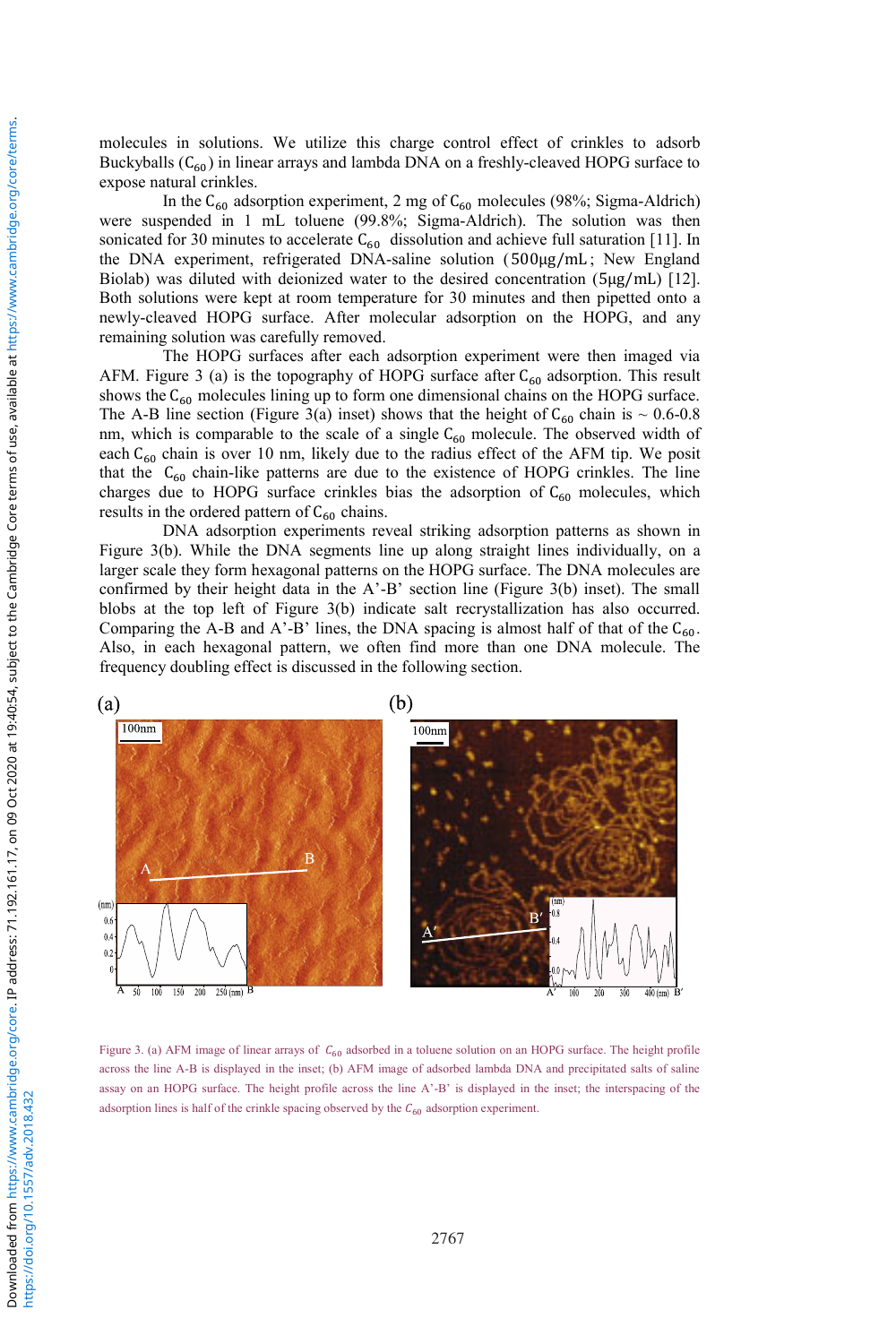## **DISCUSSION**

For the first time we present an experimental observation of the crinkle buckling shape. The fine scale AFM scan in the crinkle valley confirms the existence of a curvature localization boundary layer width as small as  $\sim$ 16 nm, which is less than the predicted pure mechanical crinkle boundary layer width, indicating flexoelectric coupling. Furthermore, the crinkles formation can be controlled. By adjusting the local compression, we can tune the end angle of crinkles and thus control the line charge density at crinkle peaks and valleys. The polarity of the crinkle line-charge can be altered by parity control during buckling of the suspended MLG. We obtain negative charge at the peaks of the upward N-type crinkle and positive charges in the P-type crinkle valleys. For this class of materials, the crinkle is in a purely elastic deformation domain, which indicates that charging and discharging of the crinkle line-charges can be fulfilled by simple loading and unloading the MLG.

The adsorption of macromolecules on the freshly-cleaved HOPG surface gives us insight into natural crinkles. Although we cannot detect these crinkles directly due to the limited measurement accuracy of the height, the adsorbed molecules illustrate patterns of crinkles on HOPG surface. Unlike one-dimensional artificial PCC crinkles, which are induced by uniaxial in-plane compression, the HOPG crinkles are generated through isotropic inhomogeneous residual stress in the HOPG structure. Therefore, the crinkle lines form two-dimensional patterns on the HOPG surface. For the  $C_{60}$  molecules, we observe  $C_{60}$  chains distributed randomly in multiple directions. Since the isotropic 2D crinkle patterns follows the symmetry of graphene atomic lattice, the long DNA chain is attracted by the crinkle pattern and spans multiple crinkles to form a hexagonal pattern on the HOPG surface.

A similar result for  $C_{60}$  adsorption is reported in [13] with scanning tunnelling microscopy (STM). The author attributed the  $C_{60}$  self-assembly along straight lines to nanoscale steps on the graphite surface. However, our AFM imaging shows all the  $C_{60}$ lines on a relative smooth graphite surface without changes in the graphene layer. Thus, we attribute the  $C_{60}$  organization to charging effects of crinkles on the same layer of graphite surface.

 The hexagonal DNA patterns are also quite different from the DNA adsorption experiment on single or a few layers graphene [14], which does not show hexagonal or other organized arrangement in the adsorption patterns on the graphene surface. As we have indicated, the crinkles on HOPG surfaces are generated by a residual stress field in the HOPG structure. This stress field is caused by fabrication defects, such as sessile dislocations in the HOPG. With only one or a few layers of graphene, there is no residual stress field in the graphene structure, thus we cannot observe hexagonal or chain-like patterns of DNA on top of those surfaces. The existence of hexagonal DNA patterns only on HOPG surface again suggests it is the HOPG crinkles that cause adsorption patterns of DNA.

Comparing the interval between crinkle lines in  $C_{60}$  and DNA adsorption results, it is apparent that the DNA molecules have adsorption frequency doubling. Within one hexagonal shape of DNA molecules, there are two or more chains observed. The result is different from [15], where the DNA hexagon forms with less molecules. This is probably because transient ion kinetics involved in the adsorption process of the negatively charged lambda DNA on the positively charged crinkle valleys. The net linear charge density of the crinkle is only a fraction of the DNA and can partially neutralize the negative charge of the adsorbed DNA. Then, the interspacing between the adsorbed DNA molecules can create an adsorption potential valley for subsequent DNA adsorption.